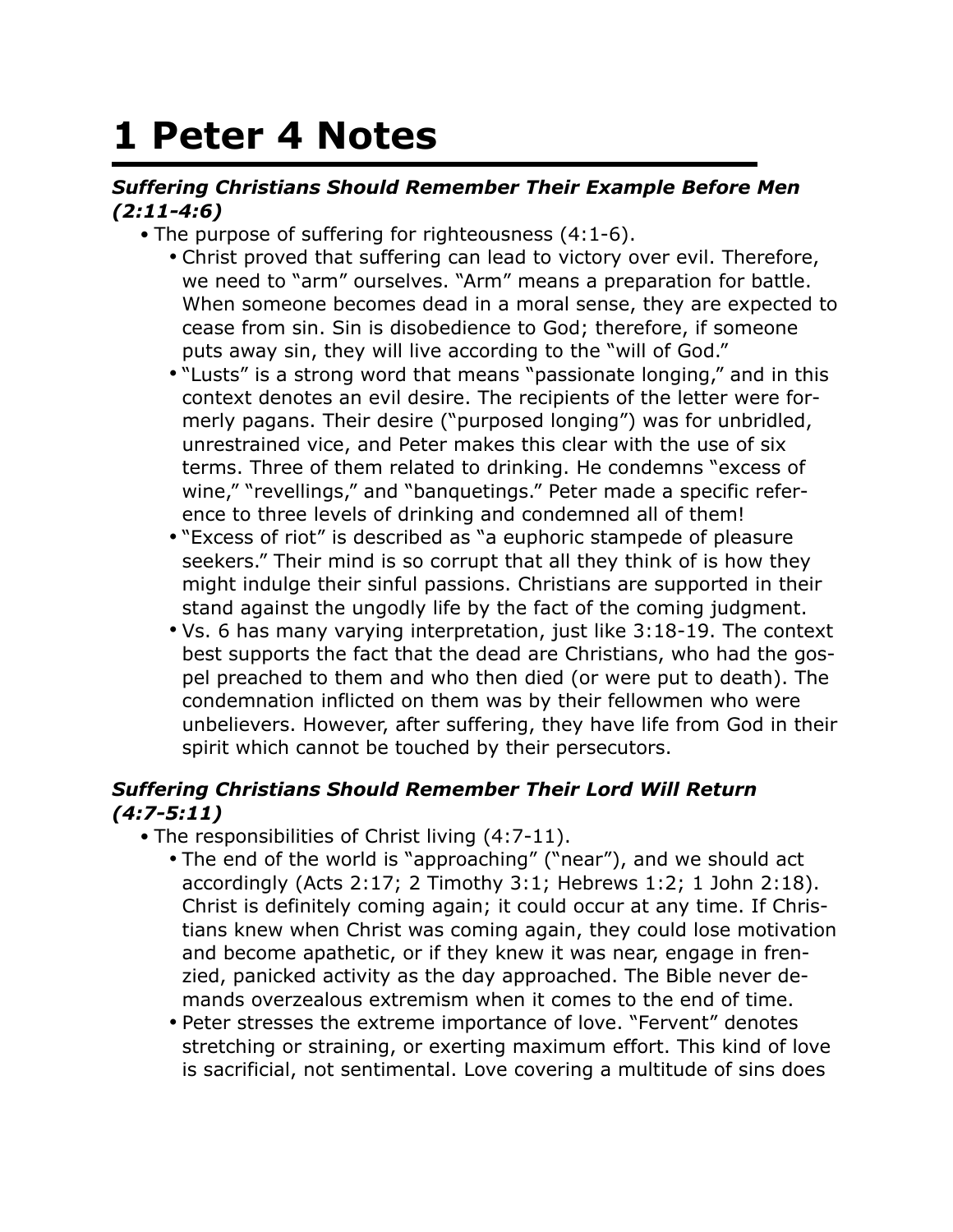not mean that we ignore sin, but that we lovingly overlook sin once repentance has taken place.

- The command to be hospitable moves beyond the circle of Christians and extends to everyone. It includes an unselfish attitude as well; it is to be done without complaint.
- Although Peter may have been speaking of spiritual gifts in vss. 10- 11, the principles can still be used now. We are still stewards of the manifold grace of God and we still need to speaking according to the "oracles of God." If someone does not use their talents, it strains the local church because it must either do without or someone must really strive to overcome the deficiency.
- The reality of Christian suffering (4:12-19).
	- Peter likely wrote this epistle just before Nero's persecution began. It appears as if the Christians Peter wrote to were not expecting their trials (cf. John 15:18; 2 Timothy 3:12; 1 John 3:13). They were not to be shocked or surprised.
	- "Fiery ordeal" is a figurative expression for the painful experience of persecution. Suffering will reveal one's faithfulness to the Lord. We share in the sufferings of the Lord because He endured or suffering for what is right. The "name of Christ" has been the cause of hatred directed toward Christians (Acts 4:12; 5:41; 9:16).
	- Trouble stemming from lawless actions does not equal suffering for righteousness. The term for "busybody" only occurs here in the New Testament, and it refers to one who is a troublemaker or agitator in society or in their places of work. A Christian is not to suffer for political activism or civil agitation -- that is not suffering for the sake of righteousness. If we suffer righteously, we ought to praise God for the privilege and honor of suffering.
	- A lot of misunderstanding has surrounded vss. 17-18. Peter explains that if the judgment commences from the house of God in relation to their enemies, then the ungodly and sinners cannot look to a good end. The preposition "at" is best translated "from." The meaning of the preposition makes a big difference in the sense of what Peter is saying. God's judgment or verdict begins from His house or His church.
	- Those who do not obey the gospel will receive a verdict opposite the one the people of God received. They have no chance; therefore, the necessity for God's people to suffer for being Christians and not for being sinners.
	- Persecution puts God's people in a very difficult situation; the righteous have a difficult time. If one of God's children has to endure such persecution, and has difficulty undergoing this kind of treatment and